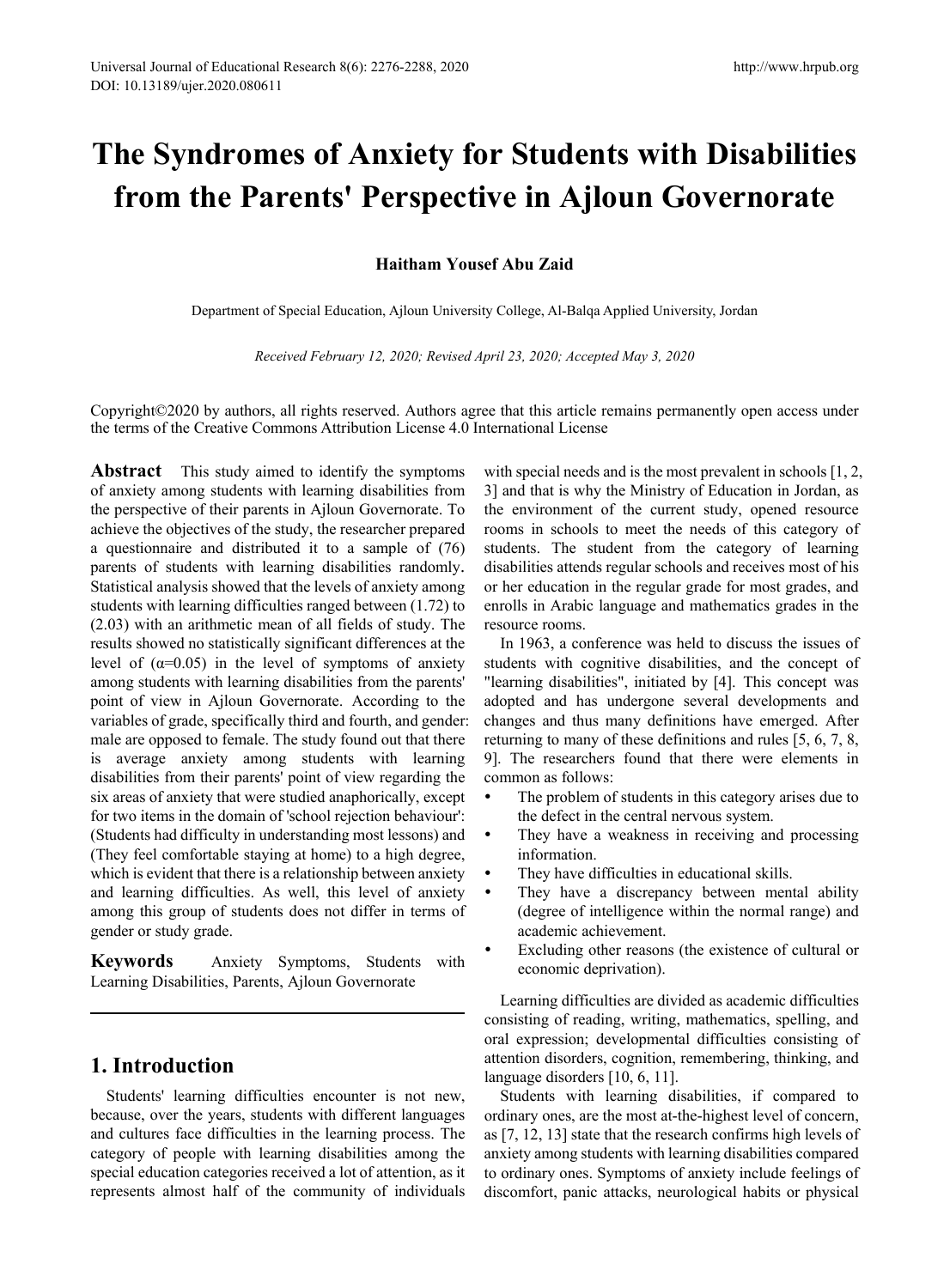symptoms such as delusion of illness and physical harm. And the anxiety symptoms also develop sleep and eating disorders, increasing over time. The requirements of the school and the pressure of the examinations increase anxiety and even fear and panic among students with learning disabilities, as well, they feel that there are events in their lives outside their control, and when being exposed to these events, they became afraid. Families and teachers must be aware of these feelings of anxiety because they are real.

Therefore, one of the reasons for the current study is that it seeks to develop an instrument for measuring and diagnosing the emotional aspects of anxiety in students with learning difficulties. As many scales addressed the academic aspect and their developmental difficulties, neglecting the emotional one, this study tried to investigate whether students in the third and fourth grades with learning disabilities have high levels of anxiety and whether this level varies according to the gender and grade variables.

Various studies have dealt with the measurement and diagnosis of academic and developmental learning difficulties. While studies that dealt with measuring and diagnosing the emotional aspect, especially the anxiety aspect in students with learning disabilities, remain little and humble, according to the researcher's knowledge. Thus, this study tried to identify the levels of anxiety among students with learning difficulties in The Jordanian Province of Ajloun, depending on the gender and grade variables. This is the most important possibility to include the anxiety hub, considering it one of the criteria for identifying students with learning disabilities in Jordan.

#### **1.1. The Objectives of the Study**

The current study aimed at:

- 1. Identifying the most widespread dimensions of anxiety among students with learning difficulties in the third and fourth grades.
- 2. Acknowledging the differences in the levels of anxiety between (male and female).

### **1.2. The Study Questions**

Specifically, the current study has tried to answer the following questions:

- 1. What are the anxiety levels among students with learning disabilities from their parents' point of view?
- 2. Do the levels of anxiety among those with learning disabilities vary according to the student's grades (3rd and 4th) from their parents' point of view?
- 3. Do the levels of anxiety among students with learning difficulties vary according to the gender of the students (male and female) from their parents' point of view?

#### **1.3. The Importance of the Study**

*Theoretical Importance*: This importance comes from the fact that the dependent variable of anxiety plays a key role in academic success, especially among students with learning disabilities. Anxiety constitutes an obstacle to achieving academic and social success for them, and the importance of this study comes from the fact that it provides an instrument to identify indicators in each dimension of anxiety in students with learning disabilities.

*Practical Importance***:** The results of this study are useful in guiding and assisting teachers and parents, and decision-makers in planning and suggesting therapeutic programs for anxiety among students with learning disabilities. As well, it provides the basis for experimental studies that offer and propose programs of early intervention to raise the level of self-confidence in the category of students with learning disabilities.

## **1.4. Procedural Definitions of Study Terms**

- *Students with Learning Disabilities*: They are students who have a neurological disorder that affects their ability to store, process and produce information, and their ability to (developmental difficulties) perception, remembering, paying attention, thinking, and oral language. These effects are shown in the academic difficulties of reading, writing, and mathematics. It is stipulated that these difficulties should not refer to the existence of cultural or economic deprivation. These students are enrolled in Arabic and mathematics grades from the school day in the resource rooms in the schools of the Ministry of Education in the Ajloun Governorate, in which they were detected and diagnosed according to tests accredited by the Ministry of Education.
- *Resource Room* is an equipped grade attached to the school that provides individual's educational services that comply with the needs of each enrolling student with learning disabilities.
- *Anxiety* is an emotional condition accompanied by fear, panic or stress and comes from the expectation of a real external risk, being accompanied by several physiological changes [14]. In the current study, anxiety is the degree to which the student receives the scale of anxiety used in this study.

## **1.5. The Theoretical Framework of the Study**

That anxiety is part of the natural development of the child. Anxiety and fear are legitimate when the child is facing a scary animal, but they become an unacceptable condition if the degree, duration, and repetition of anxiety and fear increase so that they affect his or her social interaction, development and performance. Anxiety is a condition that outweighs normal fear, including mood, thinking, behaviour, and psychosocial activity disorders.

The term Anxiety originally comes from "Angustia"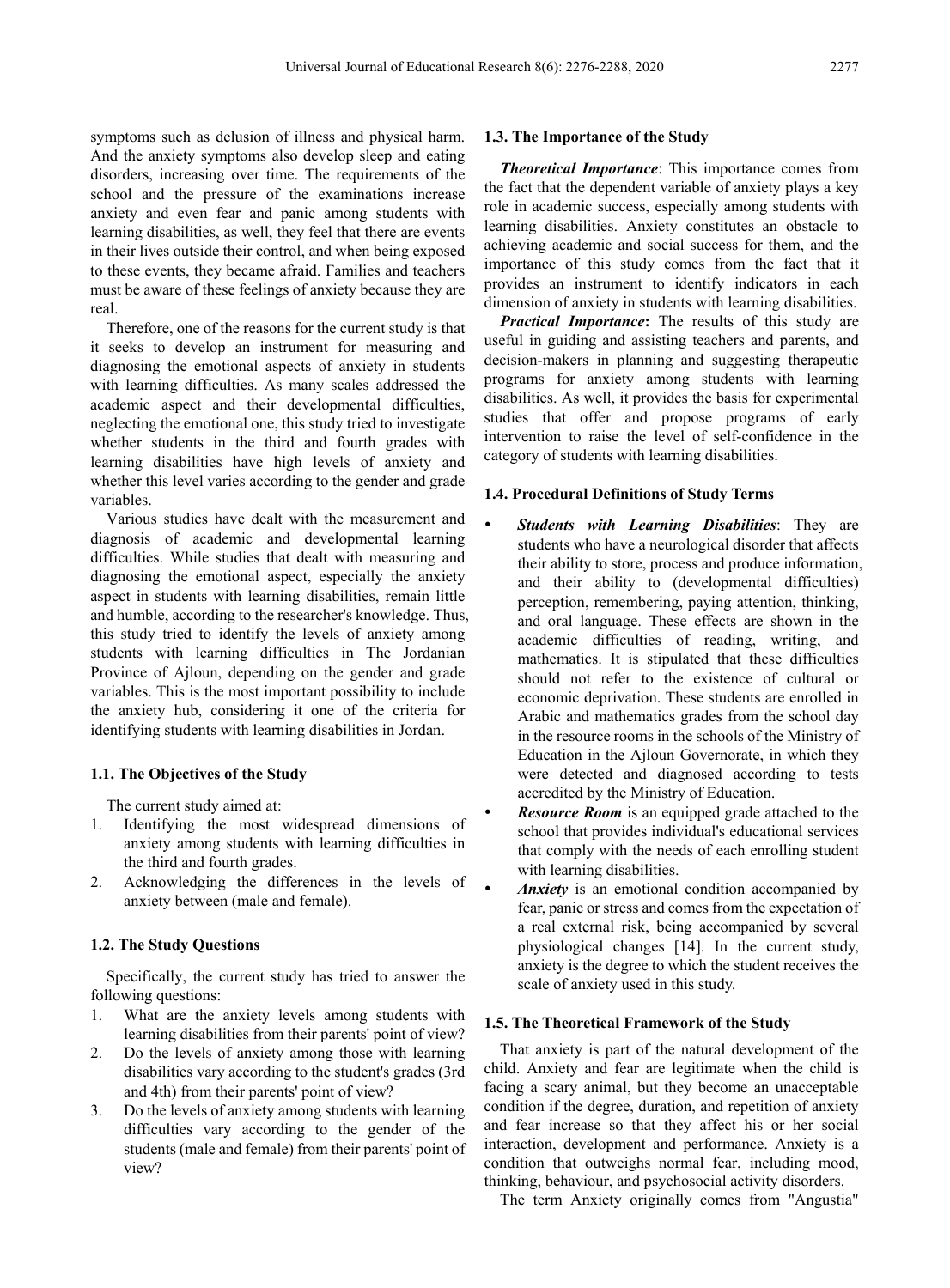which means the narrowness of getting enough oxygen inside the thorax involuntarily. It is one of the most common psychiatric disorders in the childhood and adulthood stages, affecting 10% of those in the stage of childhood. Anxiety's symptoms effect (8-11%) of students of the stage of adolescence. [15].

Psychological anxiety is the most spread disorder among the behavioural and emotional disorders as statistics show that one person among four suffers from anxiety during his or her lifetime. And that there are people who may suffer from anxiety at any time during the year and their percentage is about  $(10-17\%)$  [15, 14]

Anxiety has multiple causes: genetics, general psychological vulnerability, cultural pressures and the environment, childhood and adolescence problems, painful experiences of the past, stressful life situations, and thinking about the future [15]. Anxiety is classified according to clinical diagnostic criteria made by (DSM-IV)classification as being reported in [14,16] to panic disorder unaccompanied by claustrophobia, panic disorder accompanied by widespread phobias, and widespread phobias of places without having a history of paranoia, specific phobias, social phobia, obsessive-compulsive disorder, post-traumatic stress disorder, and general anxiety disorder.

Many theories are explaining the anxiety; the school of psychoanalysis attributes the anxiety to painful experiences in the human's past. There is a relationship between anxiety and "Id", "Ego", and "Superego". However, the authors of the behavioural theory regarded anxiety as a learning experience and they think the family is the first source of this learning, followed by other social institutions. As for the authors of the cognitive theory, anxiety is a result of patterns of wrong and unadaptable thinking that can be treated by replacing these patterns, which they call cognitive reconstruction [14].

## **1.6. The Relationship between Anxiety and Learning Difficulties**

Although not all children with learning disabilities suffer from e-social problems, they are more likely than their regular peers to face these problems, according to the Marjan's study [17] which was applied to a sample of students with learning disabilities in the first year of university. It is expected that students with learning disabilities if being compared to their normal peers suffer from statistically high rates of anxiety.

The acquisition of different academic skills is linked to the development of social behavioural abilities. Anxiety is often associated with failure in academic achievement which leads students with learning disabilities to decrease their self-esteem. Likely, other studies see that one of the emotional and social characteristics of students with learning disabilities is the feeling of lack of self-confidence, causing the feeling of anxiety and tension when performing

the task of reading, writing and calculating [18, 19, 6, 10, 7, 19, 15, 20].

The students with learning disabilities may be more concerned than others as a result of the difficulty of their psychological, educational and social compatibility compared with their peers, the study curriculum, and teaching methods which leads to the exacerbation of their psychological condition and the occurrence of many behavioural problems they have [21]. Patterns of non-consensual behaviour shown by students with learning disabilities include interrupting the speaker, unjustified anxiety or stress, inattention or indifference and poor self-control [22].

The learning difficulties of the students lead to a state of stress and anxiety experienced during their studies as a result of the difficulty of the subject, or the first way the teacher deals with them, or their lack of understanding of many of the terms of the study material. It affects their relationship with family members and friends and their academic achievements. And if they are left without preventive or therapeutic intervention, they will suffer from distress and stress, and thus, leave school and practice anti-social behaviours [21].

Studies, conducted on students with learning disabilities and examined their anxiety, varied. Studies such as [23, 24, 25, 26] did various studies aiming at comparing students with learning disabilities with ordinary ones at levels of anxiety. The results were that there were high levels of anxiety among students with learning disabilities if being compared to their normal peers. However, the study of [27] showed that there are no statistically significant differences between students with learning disabilities and normal ones in terms of levels of anxiety.

Other studies such as [2, 15, 28] showed no statistically significant differences in the levels of anxiety attributed to the grade. The study of [15, 28] also indicated that there are statistically significant differences in the severity of anxiety disorder due to the gender variable that goes for the benefit of females. However, the study [28] indicated that there are statistically significant differences in some levels of anxiety in favour of males. On the contrary, the study of [23, 2] indicated that there are no statistically significant differences in the severity of anxiety disorder attributed to the gender variable.

Depending on what was presented, the researcher sees a relationship between learning difficulties and anxiety among some students. Accordingly, this study came to try to provide an instrument to detect the levels of anxiety in this category of students. The researcher also believes that what characterized this study is that it has achieved his principle which involves parents, especially in diagnosis through the use of judgments or estimates of the parent in identifying the level of anxiety among students with difficulties because of being more knowledgeable and able to determine the level of anxiety their children have than the external researchers.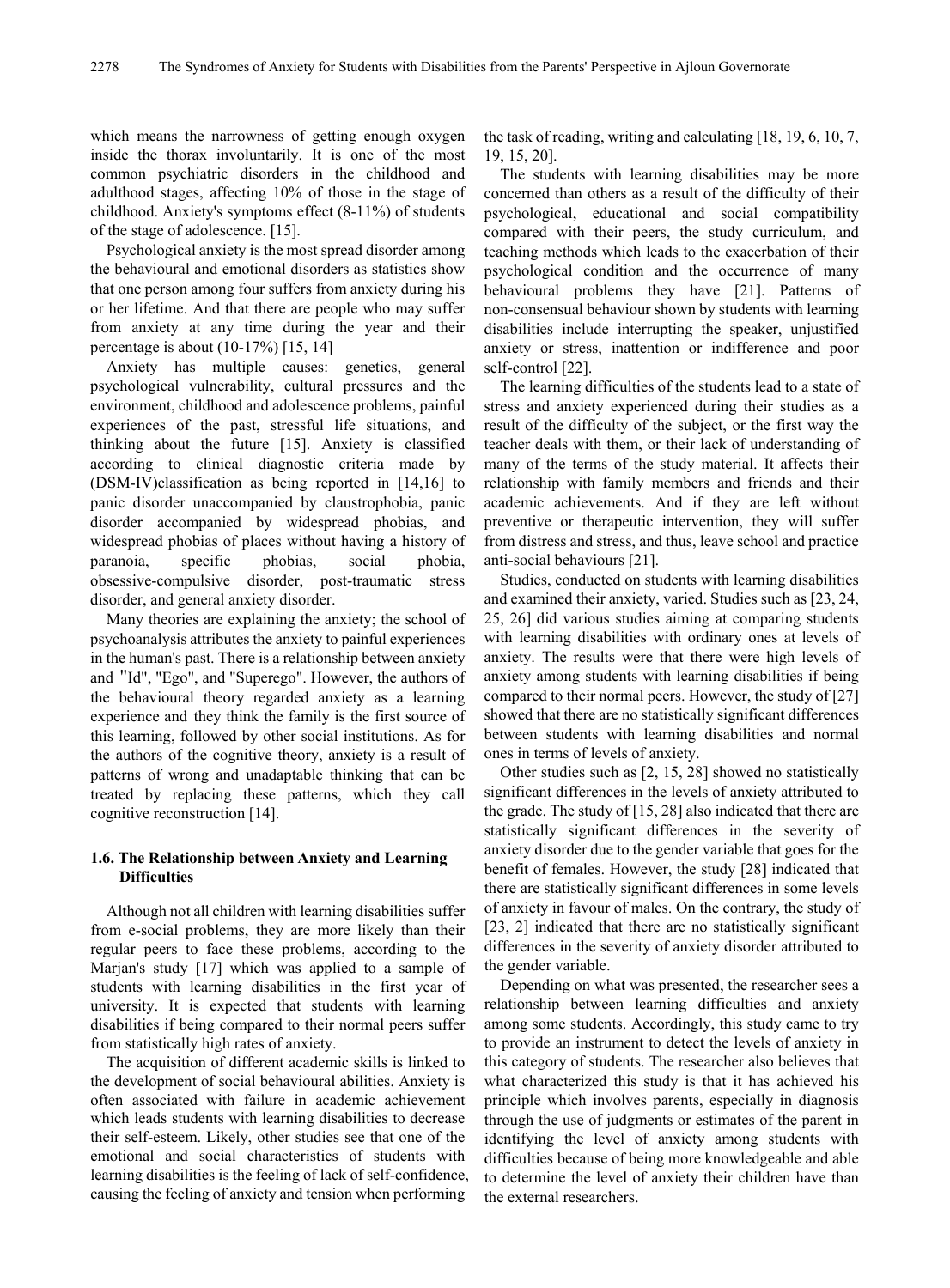# **2. Method and Study Procedures**

## **2.1. Study Limitations**

The results of the study are constrained by:

- *Academic Limit*: The current study is limited to determining the most widespread dimension of anxiety dimensions among students with learning difficulties in the third and fourth grades.
- *Spatial Limit:* This study is limited to male and female students with learning disabilities in the third and fourth grades who enrolled in the resource rooms in subsidiary schools to the Directorate of Education of Ajloun Province.
- *Human Limit*: This study was limited to (76) parents of male and female students in the third and fourth grades who enrolled in the resource rooms in public schools, in the Directorate of Education of The Province of Ajloun. These parents of male and female students, with learning disabilities, were selected deliberately.

*Time Limit*: the second semester of the school year (2017 - 2018).

**The Study Community:** - The current study community shall be of all parents of students with learning disabilities and the number is (332) students from the primary third and fourth grades, enrolling in the resource rooms located in the public schools of the Directorate of Education in Ajloun province and distributed to (22) schools in the directorate.

**Study Sample**: - The study sample consisted of (76) parents of students with learning disabilities who enrolled in the resource rooms. This sample represents the study community, and the parents of students were selected from those whose children have learning difficulties in (6) schools (3 male schools and 3 female schools) during the second semester of the study year of 2017 / 2018. It is worth mentioning that the sample was selected deliberately. And table 1 shows the distribution of the children of the sample members of the parents according to the specific variables of the students.

**Table 1.** Distribution of children of parents to schools and according to the gender and grade variables

| No.            | The school's Name                                | The Grade    | The Gender | The Number     | $\frac{0}{0}$ |
|----------------|--------------------------------------------------|--------------|------------|----------------|---------------|
|                |                                                  | Third Grade  | Male       | 8              | 10.5          |
| 1              | King Nasser's Elementary School for Boys         | Fourth Grade | Male       | 6              | 7.9           |
|                | Ezzedine Osma's School for Primary for Boys      | Third Grade  | Male       | 9              | 11.8          |
| $\overline{c}$ |                                                  | Fourth Grade | Male       | 6              | 7.9           |
| 3              | Kofranga's Elementary School for Boys            | Third Grade  | Male       | 5              | 6.6           |
|                |                                                  | Fourth Grade | Male       | 5              | 6.6           |
|                | Al-Amiriya High School for Girls                 | Third Grade  | Female     | 8              | 10.5          |
| 4              |                                                  | Fourth Grade | Female     | 6              | 7.9           |
| 5              | The Hashemite's Elementary School for Girls      | Third Grade  | Female     | 6              | 7.9           |
|                |                                                  | Fourth Grade | Female     | $\overline{7}$ | 9.2           |
|                |                                                  | Third Grade  | Female     | 5              | 6.6           |
| 6              | Khadija Bint Khuwailed's Mixed Elementary School | Fourth Grade | Female     | 5              | 6.6           |
|                | The Total                                        | 76           | 100.0      |                |               |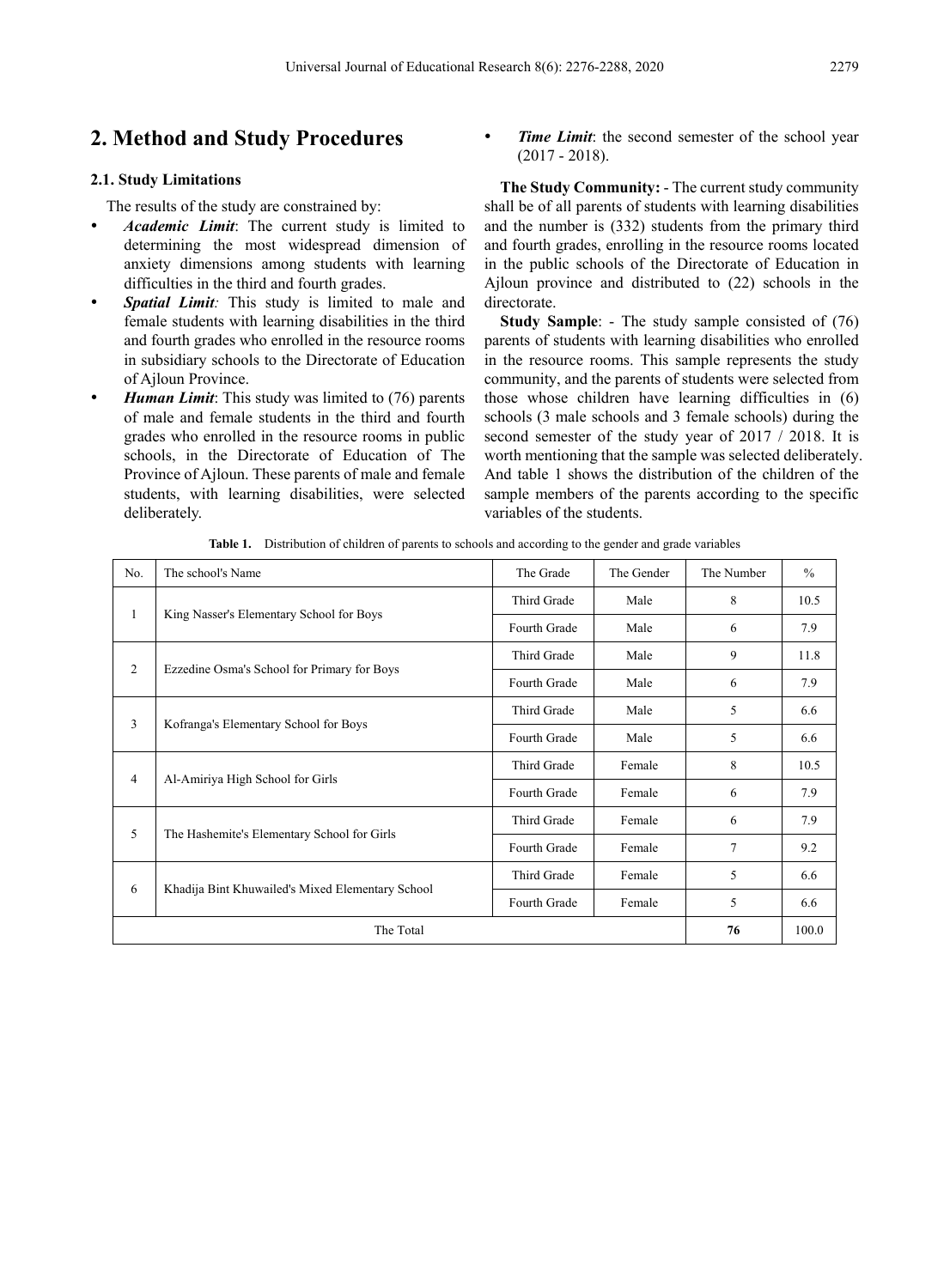#### **2.2. Study Instrument**

To achieve the goal of the study, the researcher prepared a scale of anxiety to be used in the current study. The scale was prepared after looking at some studies and scales related to the subject of the study, the most important studies and scales are those of [2, 23, 15, 14]. And then, the terms of the scale were formulated in its initial form consisting of (46) items. These items were divided into six dimensions: (6 items) for acute pressures; (9 items) for the anxiety of separation; (6 items) for special concerns; (9 items) for the behaviour of the school's rejection; (10 items) for general anxiety; and (6 items) for social anxiety. The parent's answer to the items of the scale was built on his / her estimate of the anxiety level that applies to his son or daughter through the content of the item which complies with the grading triangular scale (always, sometimes, never).

#### **2.3. Instrument Validity**

The authenticity of the scale was verified in the method of the valid content by displaying the scale in its initial form to ten referees with special education expertise and learning difficulties, educational psychology, psychological and educational guidance, measurement and evaluation of various academic grades, asking them to check the appropriateness and affiliation of the items for each dimension of the scale and the validity of the scale of what was set to be measured. And according to the referees' notes, the linguistic formulation of some items was modified, taking into consideration the items that obtained a consent ratio of (80%) or more of the selected referees. Thus, (6) items were deleted, and the scale became in its final form consisting of (40) items distributed over six dimensions (Look at appendix 1) as follows:

- 1. The severe pressures: the number of items is (6) and the representation of items is (1-6)
- 2. Separation anxiety: the number of items is (7) and the representation of items is (7-13)
- 3. Special concerns: the number of items is (5) and the representation of items is (14-18)
- 4. Behaviour of the school rejection: and the number of items is (8) and the representation of items is (19-26)
- 5. General concern: the number of items (9) and the representation of items of (27-35)
- 6. Social anxiety: the number of items is (5) and the representation of items is (36-40)

#### **2.4. The Instrument Stability**

To ensure the stability of the scale, the repetition method was used, as it was applied to a sample of (20) students, outside the study, who exemplify the primary third and fourth grades. The correlation coefficient for the six dimensions is between (0.66-0.78) and for the scale as a whole (0.82) and this is acceptable for the study purposes.

The stability of internal consistency was calculated using the Cronbach's Alpha equation for all areas of the instrument, ranging from (0.78-0.76) to the overall scale (0.86). This value is also sufficient to consider the instrument fixed and is suitable for using in the current study.

#### **2.5. Correcting the Instrument**

The scale shall be the final form of (40) items divided into six dimensions, and the parent of the student answers to each item should choose an alternative of the three alternatives: - "always" and "given three degrees", "sometimes" and given two degrees, and "never" and given one degree. And accordingly, the highest score is (120), expressing the presence of anxiety disorder at the highest level within the student at the discretion of the parent. The degree (40) expresses the presence of anxiety disorder at a minimum, and the degree (80) expresses the presence of anxiety disorder at the limit of the hypothetical average of the anxiety scale, considering that the hypothetical average of each item is (2).

#### **2.6. The Design of the Study**

This study relied on descriptive- approach design and analysis of scientific research methods, namely:

- Descriptive approach: To review the most important literature related to symptoms of anxiety among students with learning difficulties, and previous studies to cover the theoretical aspect of the study.
- Analytical approach: It was used to cover the applied side of this study, through which its questions are answered and its results are drawn based on the study instrument.

The study included the following variables:

- A) The independent variables:
	- 1. Class (elementary third and fourth)
	- 2. Gender (male and female)
- B) The dependent variables: symptoms of anxiety and the extent of their prevalence among students with learning difficulties and measured through the response to the study instrument.

#### **2.7. The Statistical Treatment**

It presents extracting results and answering study questions. The researcher used the following statistical methods:

- 1. Frequencies and percentages of the sample population distribution according to the variables.
- 2. The mean and standard deviations for answering the first question.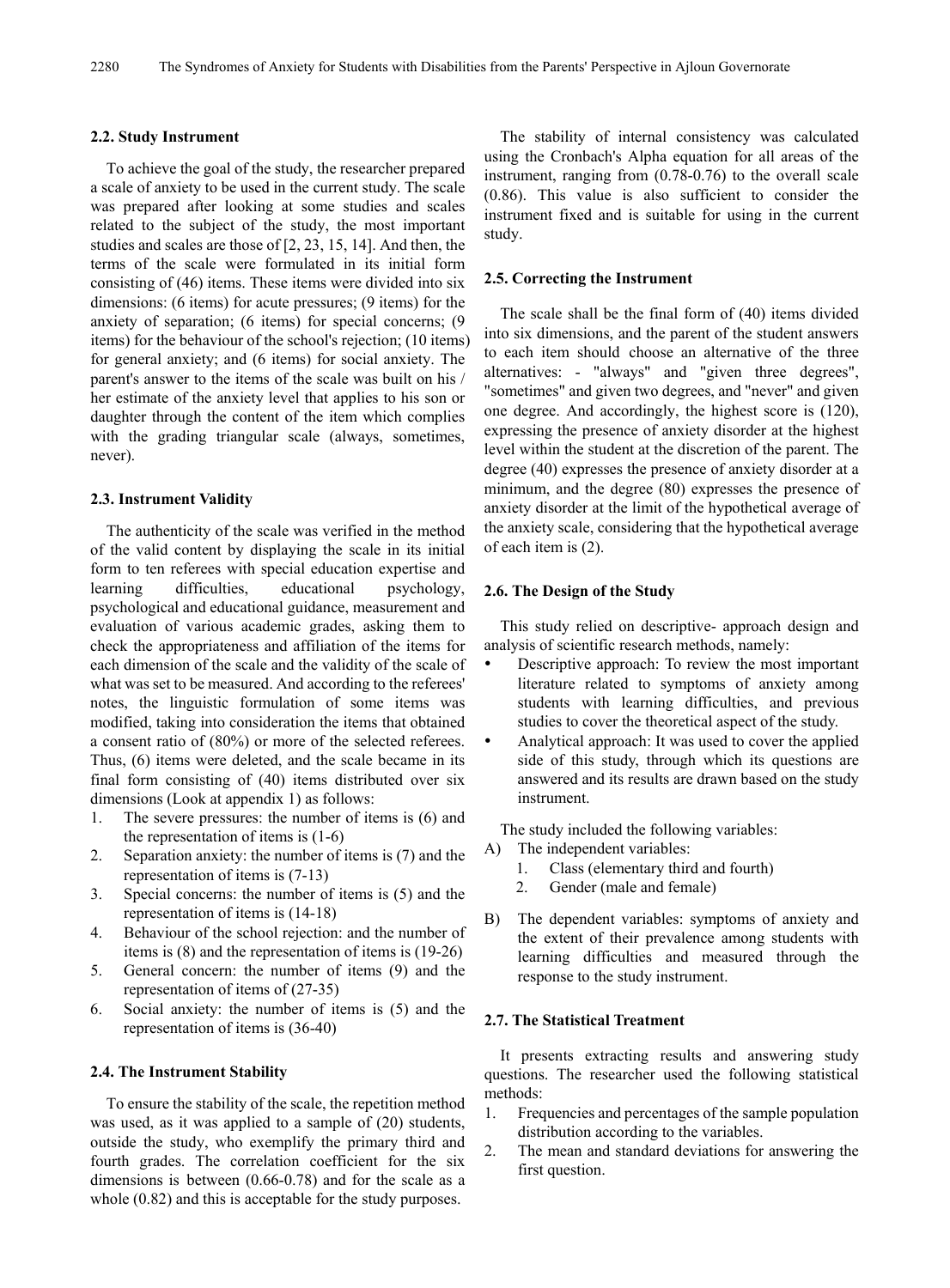3. Independent samples T-Test to answer the second and third questions.

#### **2.8. Study Procedures**

The current study was carried out according to the following steps:

First: The sample was selected from parents of students with learning disabilities who enrolled in the resource rooms in public schools in Ajloun province. The reason for the selection of students from the third and fourth grades is essentially selected by the number of students who have been selected and the attention they receive is early detection of students' learning difficulties.

Second: The researcher held a meeting with a group of parents whose children participated in the study, and during the meeting, the items were discussed with them, to unify the understanding of the items, and this increases the objectivity during the response of the parents on the items of the scale, as it increases confidence more in the statement Collected.

Third: Parents notice and respond on the scale within three weeks to make sure that such behaviour is repeated in their student children.

Fourth: The researcher collected responses on the scale from the concerned schools to unload the responses and conduct appropriate statistical analysis to find out the results.

## **3. The Discussion of the Study Results**

Concerning the limits adopted by this study when commenting on the arithmetic mean of variables in the study sample to determine the degree of approval, the researcher identified three levels (high, average, low), depending on the following equation:

Length  $=$  (The maximum degree of alternative  $-$  the minimum degree of alternative) or the number of levels;  $(3-1)$  or  $3 = 2$  or  $3 = 0.66$  so the levels are as follows [34]: Low approval score is (1- less than 1.66). The average approval score is (1.66- less than 2.33). High score is (2.33-3.00). Table 2 shows the scale in determining the level of suitability for the Arithmetic mean to be availed

when commenting on arithmetic means.

**Table 2.** The determining Scale of the suitability level of the arithmetic mean

| The arithmetic mean            | The Level |
|--------------------------------|-----------|
| $(1 - \text{less than } 1.66)$ | Low       |
| $(1.66$ -less than 2.33)       | Average   |
| $(2.33-3:00)$                  | High      |

The following is a presentation of the study's findings:

 Results related to the first question: What are the levels of anxiety in students with learning disabilities, from their parents' point of view?

To answer this question, mathematical averages and standard deviations of sample individuals' answers to study instrument areas were extracted, Table 3 explains this.

Table 3 shows that the arithmetic mean of anxiety levels among students with learning disabilities ranged from (1.72) to (2.03) with an average rating for all areas of study. The domain of 'school rejection behaviour' was the first place, getting an arithmetic mean (2.03). The third place was for the domains of 'separation anxiety', and 'general anxiety' with arithmetic mean (2.01). The field of 'special concerns' came fourthly with an arithmetic mean (1.89). And in fifth place came the domain of 'severe pressures' with arithmetic mean (1.80). The last place was for ' social 'anxiety' with arithmetic mean (1.72). The arithmetic means of the study instrument as a whole was (1.93) with an average evaluation degree.

This finding can be explained by the fact that the parents of students with learning disabilities were not sufficiently involved in the guidance and training programs on how to deal with their student children. Their training will affect helping their children reduce their anxiety level. Besides, the teachers in the regular classes, while integrating those with learning disabilities with the rest of their colleagues, do not involve the former students in various classrooms and extracurricular activities to enhance their abilities, making them worry both inside and outside the school environment. As a result, they have anxiety and bouts of stress for fear of being asked by the teacher or participating in an educational activity [12, 13].

**Table 3.** The Arithmetic means and standard deviations of sample respondents for study instrument domains are downwardly ranked depending on the arithmetic mean.

| The Rank       | The Number                | The Domain                 | The Arithmetic<br>mean | The Standard Deviation | The Evaluation<br>Degree |
|----------------|---------------------------|----------------------------|------------------------|------------------------|--------------------------|
|                |                           | School rejection behaviour | 2.03                   | 0.29                   | Average                  |
| $\mathfrak{D}$ |                           | Separation anxiety         | 2.01                   | 0.30                   | Average                  |
|                | General concern           |                            | 2.01                   | 0.35                   | Average                  |
| 4              |                           | Special concerns           | 1.89                   | 0.44                   | Average                  |
|                |                           | Severe pressures           | 1.80                   | 0.61                   | Average                  |
| 6              |                           | Social anxiety             | 1.72                   | 0.54                   | Average                  |
|                | The instrument as a whole |                            | 1.93                   | 0.27                   | Average                  |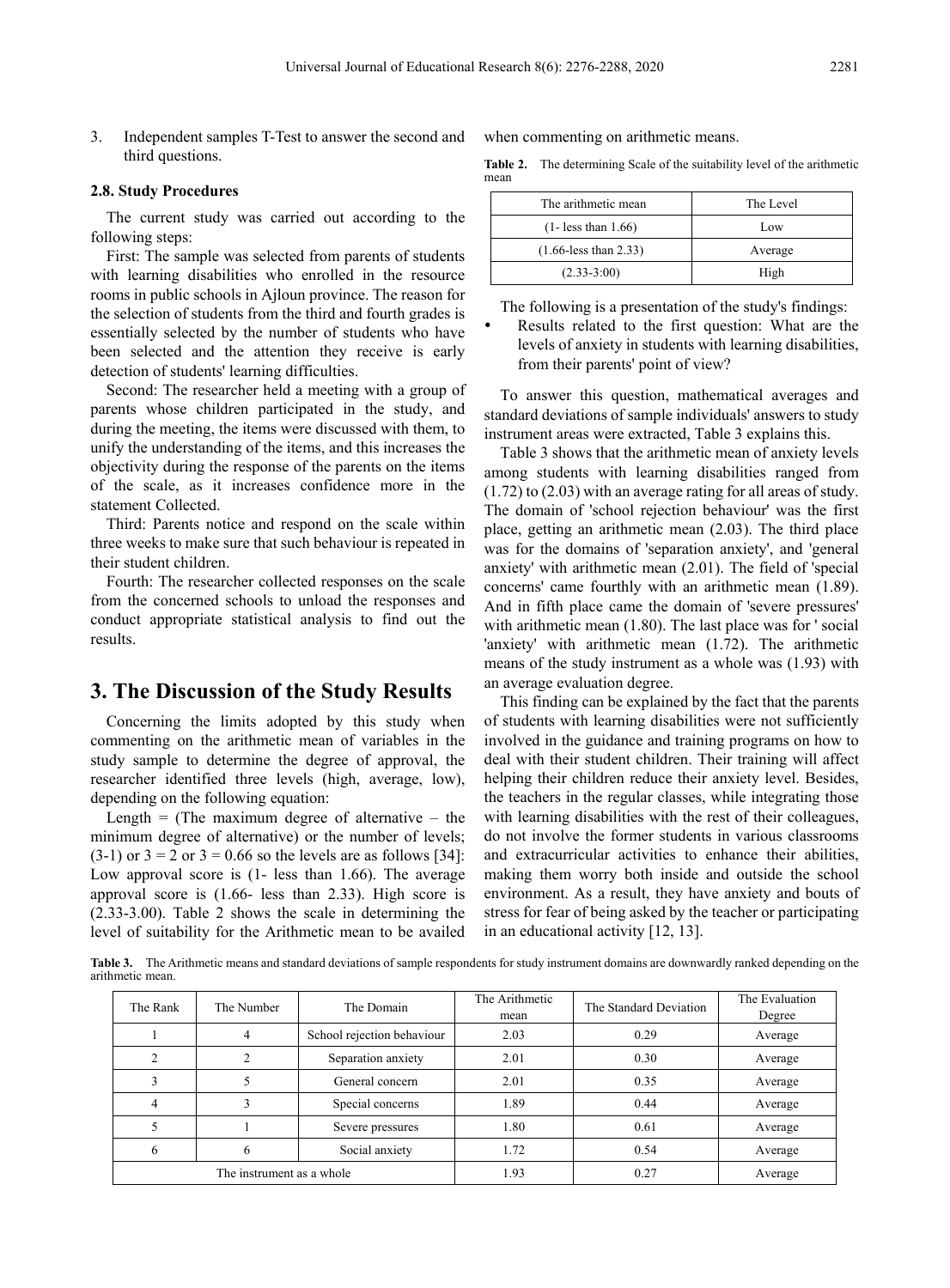Although the results of the current study indicated that the level of anxiety level among students with learning disabilities is "average" and this result cannot confirm or deny the correlation between anxiety and learning difficulties, the researcher considers the need to conduct more studies to investigate this aspect in samples of a larger number of students than those with learning disabilities and from geographical areas larger than the area surveyed in this study.

This result seems consistent with [23, 24, 25, 26] and supports the results that there are huge levels of anxiety in students with learning disabilities compared to the average, but this result differs from the result of the study of [27] which showed there are no statistically significant differences between students with learning disabilities and their ordinary peers in terms of anxiety. Arithmetical means and standard deviations of the study's respondents were also extracted on the items of each domain of anxiety levels among individual students with learning disabilities, and tables 4-9 show this.

Table 4 shows that the arithmetic means of the sample members' answers to the 'severe pressures' domain ranged from (1.61) to (2.03). Item 6 (He or she thinks of disturbing things that happen for him or her) came in the first place with arithmetic mean (2.03) and an average rating. On the

other hand, the last place was for item 1 ' (He or she causes trouble for the family)' with arithmetic mean (1.61) and a low rating score. The arithmetic means for the field as a whole was (1.80) with an average rating.

This can be explained from the researcher's point of view that the lack of knowledge of parents, brothers, and sisters about the needs of their children with learning disabilities, and therefore, their incapability of meeting these needs and helping them overcome trouble, create such indicators, behaviours, and pressures for the children with disabilities.

Table 5 shows that the arithmetic means of the sample members' answers to the items of the 'separation anxiety' field ranged from (1.63) to (2.49). The first place was for item (5) 'He or she likes his or her sisters' with an arithmetic mean of (2.49) and a high rating. However, the last place was for item (6) "He or she feels being non-beloved by the parents" with arithmetic mean (1.63) and a low rating. And the arithmetic means for the field as a whole was (2.01) with an average rating.

The researcher can attribute the reason for this result to the fluctuation in treatment by family members, and therefore to the fluctuation in the emotional state of students with learning difficulties in terms of his / her feelings such as, love obedience, and distress.

**Table 4.** Arithmetic means and standard deviations of individuals' answers sample to 'severe pressures'-domain items are downwardly ordered following the arithmetic mean

| The Rank                                     | The Number     | The Item                                                             | The Arithmetic<br>mean | The Standard<br>Deviation | The Evaluation<br>Degree |
|----------------------------------------------|----------------|----------------------------------------------------------------------|------------------------|---------------------------|--------------------------|
|                                              | 6              | He or she thinks about annoying things that<br>happen to him or her. | 2.03                   | 0.69                      | Average                  |
| $\mathfrak{D}$                               |                | He or she does a lot of bad things.                                  | 1.86                   | 0.80                      | Average                  |
| 3                                            | $\overline{c}$ | He or she annoys brothers without feeling so.                        | 1.84                   | 0.80                      | Average                  |
| 4                                            |                | He or she thinks of causing evil things to<br>relatives.             | 1.79                   | 0.66                      | Average                  |
|                                              | 4              | He or she breaks things down.                                        | 1.66                   | 0.78                      | Average                  |
| 6                                            |                | He or she causes trouble for the family.                             | 1.61                   | 0.78                      | Low                      |
| The domain of " severe pressures" as a whole |                |                                                                      | 1.80                   | 0.61                      | Average                  |

**Table 5.** Arithmetic means and standard deviations of sample individuals' answers to 'separation anxiety' domain items are downwardly according to the arithmetic mean.

| The<br>Rank                                   | The<br>Number | The Item                                                      | The Arithmetic<br>mean | The Standard<br>Deviation | The Evaluation<br>Degree |
|-----------------------------------------------|---------------|---------------------------------------------------------------|------------------------|---------------------------|--------------------------|
|                                               | 5             | He or she loves his or her brothers                           | 2.49                   | 0.77                      | High                     |
| $\mathfrak{D}$                                | 3             | He or she is an obedient person at home                       | 2.41                   | 0.68                      | High                     |
| 3                                             | 1             | He or she feels like an important person<br>within the family | 2.14                   | 0.76                      | Average                  |
| 4                                             | $\mathbf{2}$  | He or she behaves badly inside the house                      | 1.83                   | 0.79                      | Average                  |
| 5                                             | 7             | He or she doesn't talk a lot with the family                  | 1.78                   | 0.64                      | Average                  |
| 6                                             | 4             | He or she feels upset because of the family                   | 1.76                   | 0.73                      | Low                      |
|                                               | 6             | He or she believes of being non-beloved by<br>the parents     | 1.63                   | 0.76                      | Average                  |
| The domain of "separation anxiety" as a whole |               |                                                               | 2.01                   | 0.30                      | Average                  |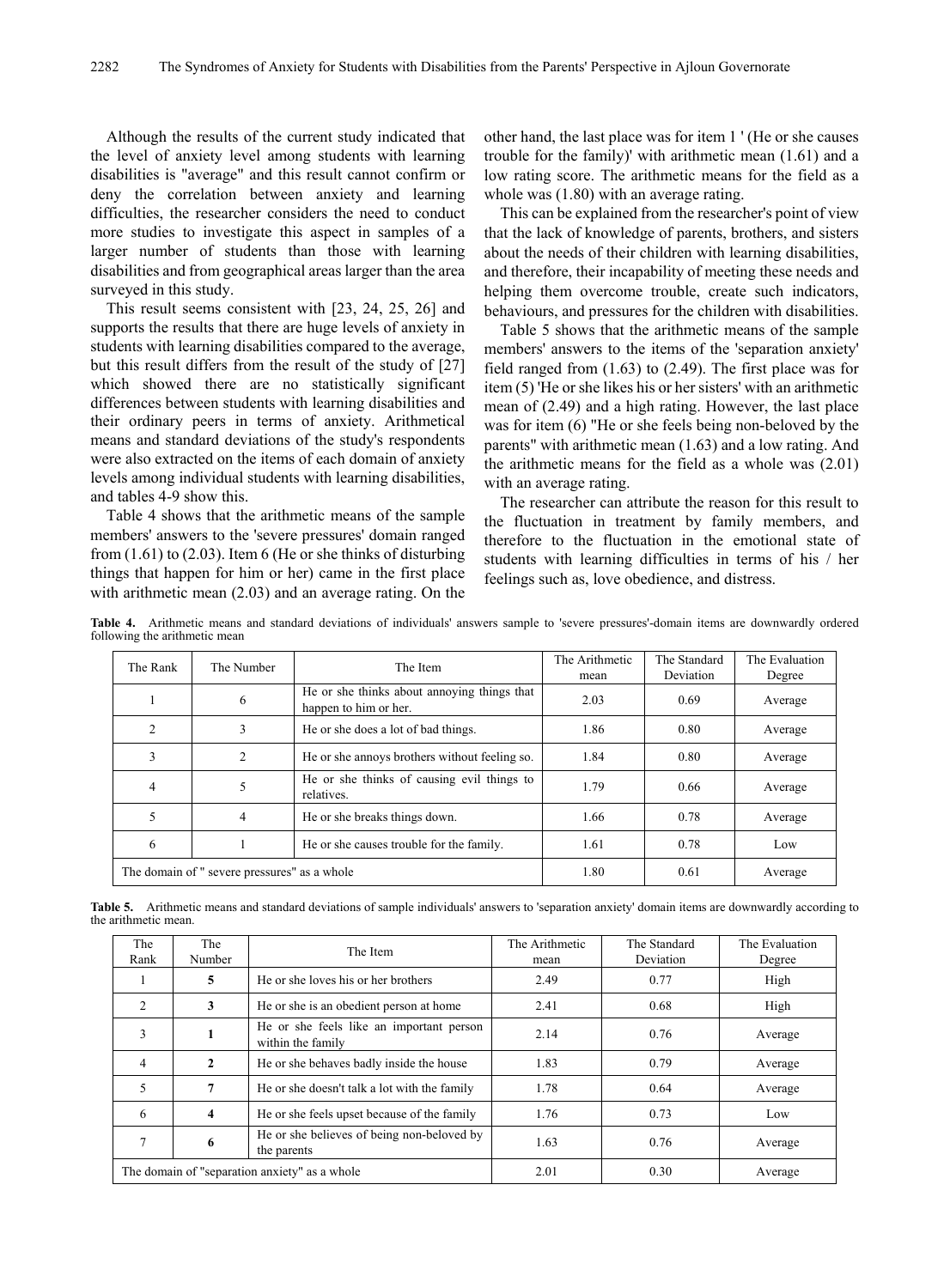| The Rank                                     | The<br>Number                                | The item                                             | The Arithmetic<br>mean | The Standard<br>Deviation | The Evaluation<br>Degree |
|----------------------------------------------|----------------------------------------------|------------------------------------------------------|------------------------|---------------------------|--------------------------|
|                                              |                                              | He or she complains about walking in empty<br>places | 2.11                   | 0.58                      | Average                  |
| C                                            |                                              | He or she feels afraid of sitting in high places     | 1.88                   | 0.83                      | Average                  |
| 3                                            | 2                                            | He or she feels afraid of being in dark places       | 1.86                   | 0.63                      | Average                  |
| $\overline{4}$                               | He or she feels afraid of dogs and cats<br>4 |                                                      | 1.83                   | 0.70                      | Average                  |
|                                              |                                              | He or she feels afraid of insects                    | 1.76                   | 0.73                      | Average                  |
| The domain of " special concerns" as a whole |                                              |                                                      | 1.89                   | 0.44                      | Average                  |

**Table 6.** Arithmetic means and standard deviations of sample individuals' answers to 'special concerns' domain- items that are ranked downwardly by the arithmetic mean

**Table 7.** Arithmetic means and standard deviations of sample members' answers to 'school rejection behaviour' domain -items are downwardly ordered following the arithmetic mean

| The Rank | The Number | The item                                                             | The Arithmetic<br>mean | The Standard<br>Deviation | The Evaluation<br>Degree |
|----------|------------|----------------------------------------------------------------------|------------------------|---------------------------|--------------------------|
|          |            | It is difficult for him or her to understand most of<br>the lessons. | 2.36                   | 0.48                      | High                     |
| 2        | 5          | He or she feels comfortable to stay at home                          | 2.34                   | 0.48                      | High                     |
| 3        | 8          | He or she frequently fights with his or her<br>classmates at school. | 2.21                   | 0.77                      | Average                  |
| 4        | 6          | He or she hates going to school.                                     | 2.18                   | 0.71                      | Average                  |
| 5        | 2          | He or she prefers playing at home.                                   | 2.01                   | 0.77                      | Average                  |
| 6        | 4          | The school arouses his or her fears.                                 | 1.76                   | 0.81                      | Average                  |
|          |            | He or she feels that classmates make fun of him<br>or her.           | 1.70                   | 0.75                      | Average                  |
| 8        | 3          | He or she feels scared of contact with students.                     | 1.70                   | 0.78                      | Average                  |
|          |            | The domain of "school rejection behaviour" as a whole                | 2.03                   | 0.29                      | Average                  |

Table 6 shows that the arithmetic means of the sample members' answers to the 'special concerns' domain items ranged from (1.76) to (2.11) with an average rating of all items. The first place was for item (3) ' he or she complains about walking in empty places ' with arithmetic mean (2.11). In the last place came item (5) 'he or she feels afraid of insects' with arithmetic mean (1.76). And the arithmetic means for the field as a whole (1.89) with an average rating.

The researcher explains this finding that the problem of the student with learning difficulties does not start and end at the door of the class, but affects all aspects of his or her life [7]. Thus, he or she has more feelings of fear compared to those of his or her age. On the contrary, ordinary children find pleasure in playing with dogs, cats, and insects such as butterflies while those with learning difficulties are afraid of them.

Table 7 shows that the arithmetic means of the sample

members' answers to the 'school rejection behaviour' domain- items ranged from  $(1.70)$  to  $(2.36)$ . Item  $(7)$  ' it is difficult for him or her to understand most of the lessons' came in the first place. The Last place was, evenly, for item 3 'he or she feels scared of contact with students' and item (1) 'He or she feels that school classmates make fun of him or her' with an arithmetic mean of (1.70). The arithmetic means for the whole field was (2.03) with an average rating.

This result can be explained from the researcher's point of view as the concept of "the self" cannot be given in a medical injection to the student but is taught and this comes through the exposure of the individual to experience success Johns [7]. As well, one of 'the self 'aspects is the academic concept and when the academic-self-concept is low, behaviours are anaphorically mentioned in the items of this field, such as the lack of acceptance of the school and classmates in the school appear.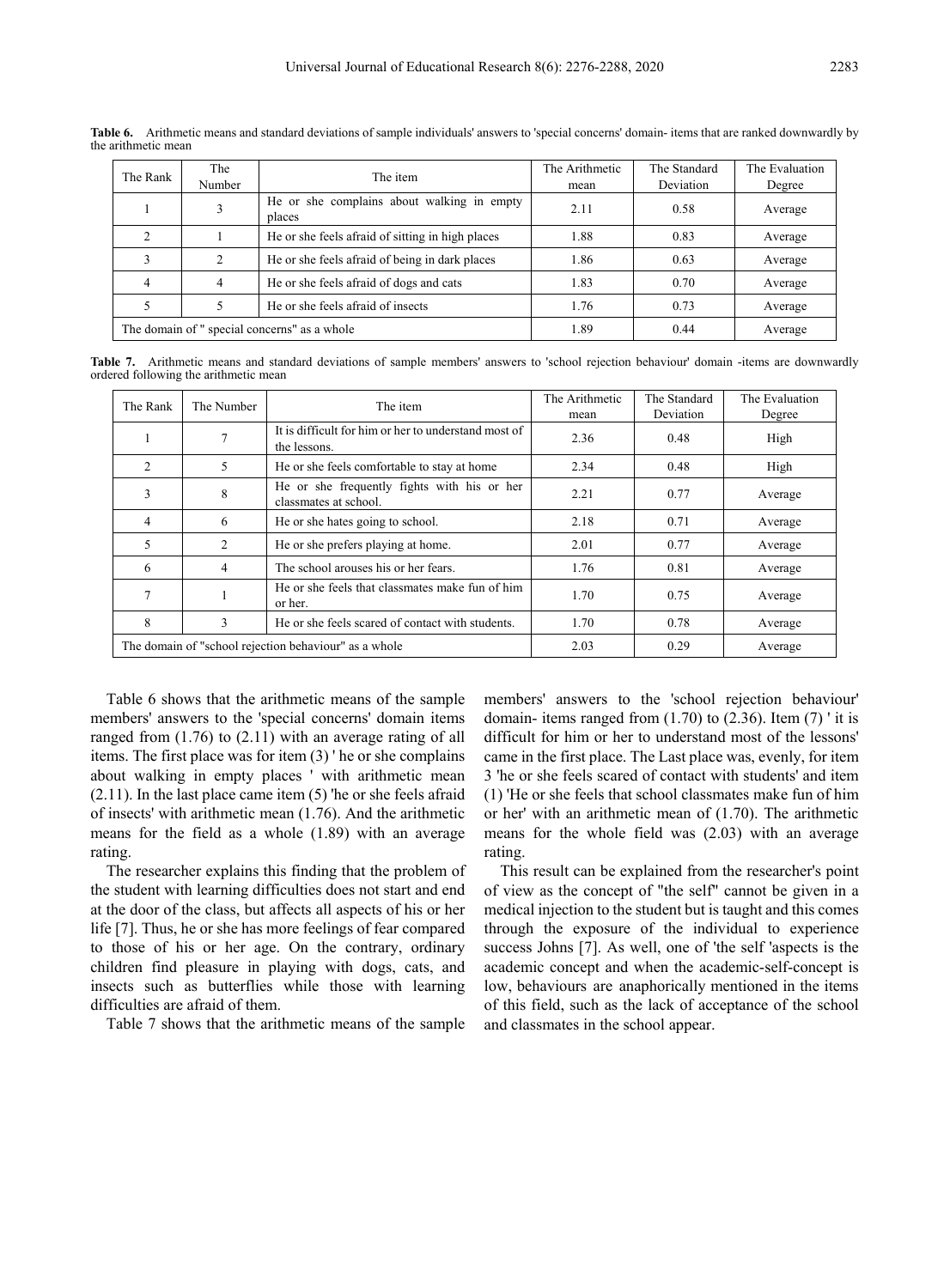| The Rank                                    | The Number | The Item                                                          | The Arithmetic<br>mean | The Standard<br>Deviation | The Evaluation<br>Degree |
|---------------------------------------------|------------|-------------------------------------------------------------------|------------------------|---------------------------|--------------------------|
|                                             | 2          | He or she is a hesitant person.                                   | 2.25                   | 0.73                      | Average                  |
| $\overline{c}$                              | 3          | He or she feels tired while doing deeds.                          | 2.20                   | 0.78                      | Average                  |
| 3                                           | 5          | He or she feels upset in the new situations.                      | 2.18                   | 0.80                      | Average                  |
| 4                                           |            | He or she feels upset when his or her desire is<br>not fulfilled. | 2.14                   | 0.76                      | Average                  |
| 5                                           | 4          | He or she is extremely worried about being in<br>charge           | 2.08                   | 0.80                      | Average                  |
| 6                                           | 8          | His or Her temperament is easily disturbed.                       | 2.07                   | 0.41                      | Average                  |
| 7                                           | 6          | He or she is quickly provoked.                                    | 1.74                   | 0.68                      | Average                  |
| 8                                           | 9          | He or she is quickly in tears.                                    | 1.74                   | 0.66                      | Average                  |
| 9                                           |            | He or she hesitates to participate with others.                   | 1.72                   | 0.58                      | Average                  |
| The domain of " general concern" as a whole |            | 2.01                                                              | 0.35                   | Average                   |                          |

**Table 8.** Arithmetic means and standard deviations of sample individuals' answers to 'general concern' domain-items are downwardly ordered in terms of the arithmetic mean.

**Table 9.** Arithmetic means and standard deviations of sample individuals' answers to 'social anxiety ' domain-items are downwardly ordered in terms of the arithmetic mean

| The Rank                                  | The Number | The Item                                                          | The Arithmetic | The Standard | The Evaluation |
|-------------------------------------------|------------|-------------------------------------------------------------------|----------------|--------------|----------------|
|                                           |            |                                                                   | mean           | Deviation    | Degree         |
|                                           | 2          | He or she talks that their classmates don't<br>like him or her.   | 1.84           | 0.85         | Average        |
| 2                                         | 4          | He or she feels tense when he or she is in<br>the exam.           | 1.78           | 0.64         | Average        |
|                                           |            | He or she is a fraid of taking exams.                             | 1.70           | 0.69         | Average        |
| 4                                         |            | He or she feels ashamed while talking to<br>others.               | 1.67           | 0.60         | Average        |
|                                           |            | He or she finds it difficult to make a<br>friendship with others. | 1.61           | 0.69         | Low            |
| The domain of "social anxiety" as a whole |            |                                                                   | 1.72           | 0.54         | Average        |

Table 8 shows that the arithmetic means of the sample members' answers to the 'general concern' domain-items ranged from (1.72) to (2.25) with an average rating. The first place was for item (2) ' he or she is a very hesitant person', getting arithmetic mean (2.25) with an average rating. Unlikely, item (7) ' he or she hesitates to participate with others' came lastly with arithmetic mean (1.72). The arithmetic means for the domain as a whole was (2.01) with an average rating.

The researcher explains this finding that students with learning difficulties, during growing up, develop emotional challenges by showing emotional problems [5, 7, 29]. Anxiety, hesitation, and withdrawal are often associated with failure in academic achievement; the student is reluctant to share with others, because he or she always thinks about the opinion of those around him or her, showing increasing anger due to the sensation of inferiority as a result of his or her inability to learn academically.

Table 9 shows that the arithmetic means of respondents' answers to 'social anxiety' have ranged from (1.61) to (1.84). Item (2) "he or she talks that colleagues do not like him or her" came in the first place with arithmetic mean

(1.84) and an average degree. However, the last place was for item (1) "he or she finds difficulty in forming a friendship with others", getting low arithmetic mean (1.61). The arithmetic means for the field as a whole was (1.72) with an average degree.

The researcher explains this finding that students with learning disabilities show a lower level of social skills if being compared to their ordinary peers [7, 29]. And social skills, such as establishing a good relationship with others, are an influential factor in the psychological and emotional components of the student.

The results related to the second question: Do the levels of anxiety among those with learning disabilities vary depending on the students' grades, third or fourth, from their parents' point of view? To answer this question, the arithmetic means and standard deviations of the respondents in the study sample were extracted from all domains of anxiety levels in those with learning disabilities, and the Independent Samples of T-Test was applied to the study areas and the instrument as a whole depending on the (grade) variable as table 10 explains it.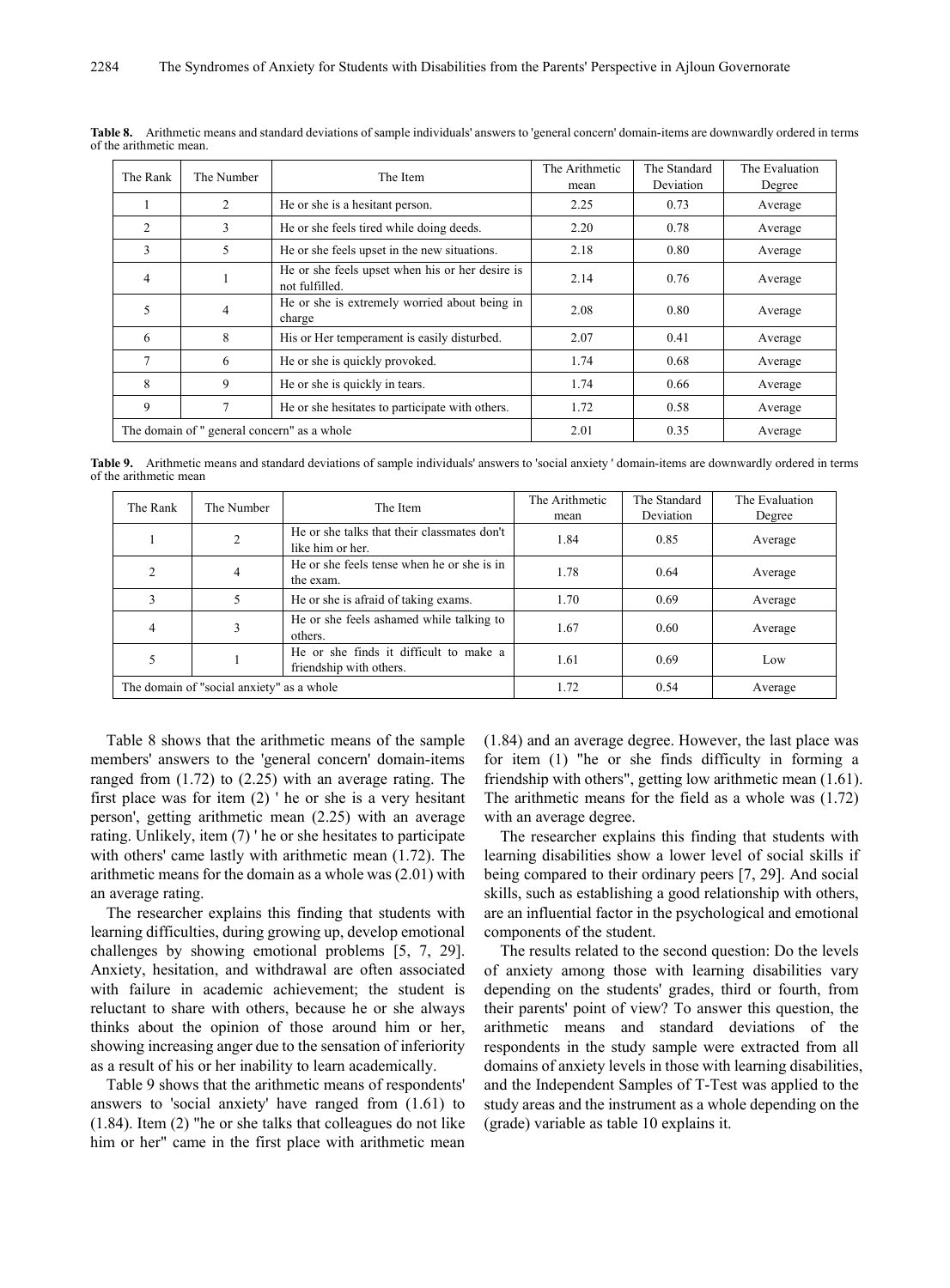| The Domain                 | The Level | The Arithmetic mean | The Standard Deviation | T    | Statistical significance |
|----------------------------|-----------|---------------------|------------------------|------|--------------------------|
|                            | Third     | 1.74                | 0.60                   |      | 0.44                     |
| Severe pressures           | Fourth    | 1.85                | 0.63                   | 0.78 |                          |
|                            | Third     | 2.02                | 0.32                   |      |                          |
| Separation anxiety         | Fourth    | 2.00                | 0.29                   | 0.27 | 0.79                     |
|                            | Third     | 1.98                | 0.50                   |      |                          |
| Special concerns           | Fourth    | 1.79                | 0.36                   | 1.84 | 0.07                     |
|                            | Third     | 2.03                | 0.29                   |      |                          |
| School rejection behaviour | Fourth    | 2.04                | 0.30                   | 0.19 | 0.85                     |
|                            | Third     | 2.04                | 0.36                   |      |                          |
| General concern            | Fourth    | 1.98                | 0.34                   | 0.76 | 0.45                     |
|                            | Third     | 1.72                | 0.48                   |      |                          |
| Social anxiety             | Fourth    | 1.72                | 0.61                   | 0.04 | 0.97                     |
| The instrument as a whole  | Third     | 1.94                | 0.28                   | 0.32 |                          |
|                            | Fourth    | 1.92                | 0.27                   |      | 0.75                     |

**Table 10.** Results of applying the Independent Samples T-Test to the study domains and the instrument as a whole depending on the grade variable

**Table 11.** Results of applying the Independent Samples T-Test to the study domains and the instrument as a whole depending on the (gender) variable

| The Domain                 | The Level | The Arithmetic mean | The Standard Deviation | T    | Statistical significance |
|----------------------------|-----------|---------------------|------------------------|------|--------------------------|
|                            | Male      | 1.73                | 0.58                   |      | 0.37                     |
| Severe pressures           | Female    | 1.85                | 0.63                   | 0.91 |                          |
|                            | Male      | 1.99                | 0.31                   |      |                          |
| Separation anxiety         | Female    | 2.02                | 0.31                   | 0.47 | 0.64                     |
|                            | Male      | 1.95                | 0.51                   | 1.18 |                          |
| Special concerns           | Female    | 1.83                | 0.37                   |      | 0.24                     |
|                            | Male      | 1.98                | 0.26                   |      | 0.14                     |
| School rejection behaviour | Female    | 2.08                | 0.31                   | 1.48 |                          |
|                            | Male      | 2.01                | 0.37                   |      |                          |
| General concern            | Female    | 2.02                | 0.34                   | 0.07 | 0.94                     |
|                            | Male      | 1.67                | 0.49                   |      |                          |
| Social anxiety             | Female    | 1.76                | 0.59                   | 0.69 | 0.49                     |
|                            | Male      | 1.91                | 0.27                   |      |                          |
| The instrument as a whole  | Female    | 1.95                | 0.28                   | 0.67 | 0.51                     |

Table 10 shows no statistically significant differences at the level of indication ( $\alpha \leq 0.05$ ) between the responses of sample members to the study domains and the instrument as a whole depending on the grade variable. The T values were not statistically significant. This result can be explained that there is no significant difference in age between students in the third and fourth grades, i.e. they are of the same age group, so there is no statistical signifying effect of the change of grade. Students in these grades are, academically also called students of the first cycle of primary education and this is further evidence of convergence in the stage of cognitive development as well

as convergence in emotional and social growth.

This finding is consistent with the study of [2, 15, 28], in which they concluded that there were no statistically significant differences due to the grade change.

Results related to the third question: Do the levels of anxiety among students with learning disabilities vary according to the gender of the student (male, female) from their parents' point of view? To answer this question, arithmetic means and standard deviations of the study sample members were extracted from all anxiety levels among students with learning disabilities. And the Independent Samples T-Test was applied to the study areas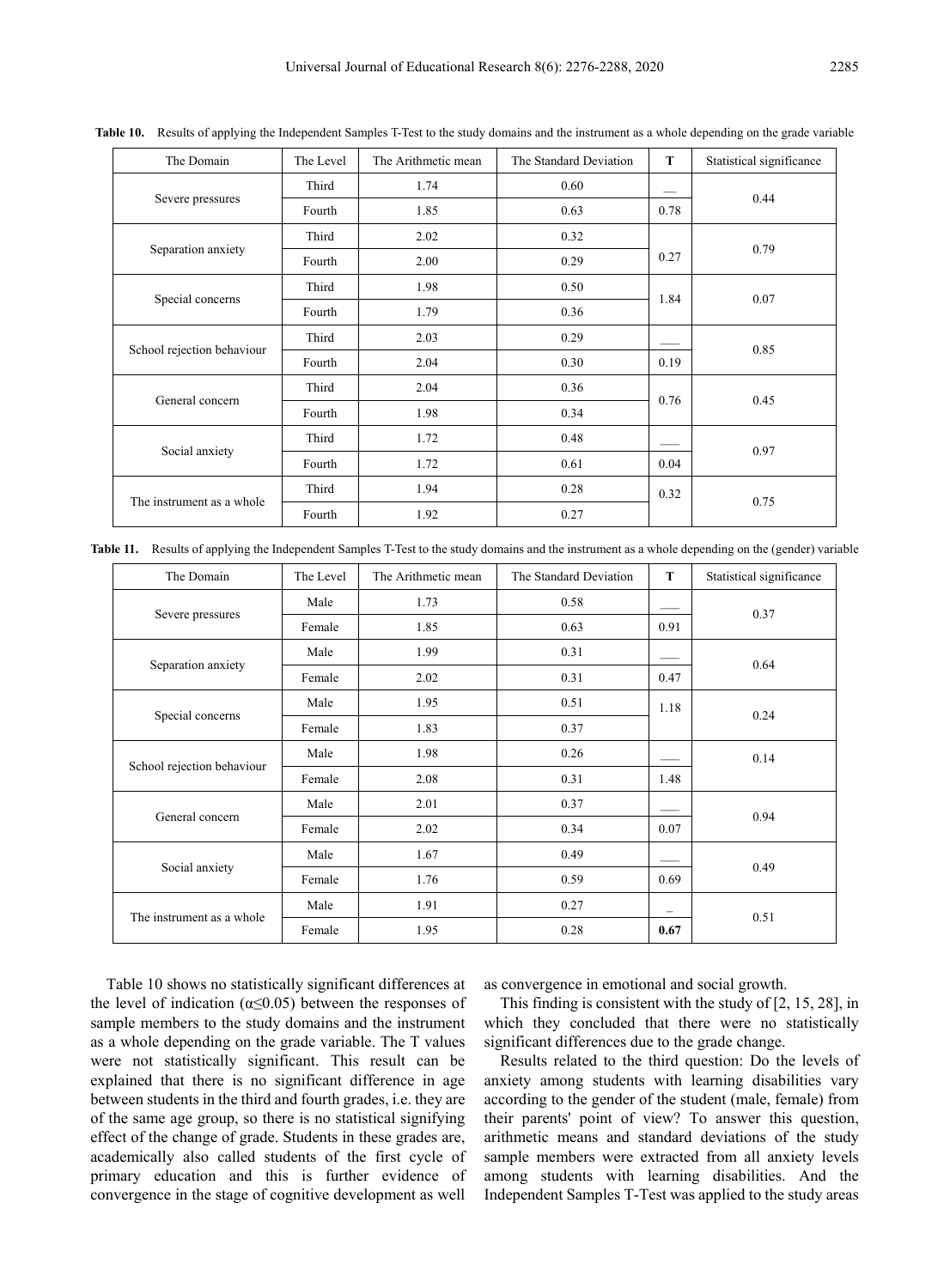and the instrument as a whole depending on the (gender) variable and table 11 explains it.

Table 11 shows no statistically significant differences at the level of indication ( $\alpha$ <0.05) between the responses of sample members to the study domains and the instrument as a whole depending on the gender variable. The T values were not statistically significant.

This finding can be explained by the fact that male and female students with learning disabilities were similarly raised and prepared by the family and school. Females have high levels of scientific, social and psychological competence to prepare them as mothers for the future.

This finding is consistent with a study of [23] in which they found no statistically significant differences among students with learning disabilities about domains and levels of anxiety attributable to the gender variable. However, the outcomes of the current study differ from the studies of [15, 30] as the latter results indicated that there were statistically significant differences in anxiety levels due to the gender variable.

# **4. Recommendation**

Based on the former findings, the study recommends the following:

1. There should be a focus on the role of families and the preparation of training programs for this role which serve psychological preparation to prevent and

alleviate anxiety among students with learning disabilities.

- 2. Teachers use all means that contribute to the increase in students' ability to avoid anxiety.
- 3. Further studies should be conducted to investigate this aspect (anxiety) in larger samples and other age groups of students with learning disabilities.
- 4. The study recommends researchers conduct studies and propose training programs that will improve the emotional, psychological and social aspects of students with learning disabilities.

# **5. Conclusions**

At the end of this study, the researcher concluded that there is average anxiety among students with learning disabilities from their parents' point of view regarding the six areas of anxiety that were studied anaphorically, except for two items in the domain of 'school rejection behaviour': (Students had difficulty in understanding most lessons) and (They feel comfortable staying at home) to a high degree, which is evidence that there is a relationship between anxiety and learning difficulties. As well, this level of anxiety among this group of students does not differ in terms of gender or study grade.

# **Appendix (1)**

The Final form of anxiety scale for students with learning disabilities:

The Student's Respectful Parent:

Greetings. Here is a set of common items that constitute a test to assess the prevalence of anxiety among students with learning disabilities, so please kindly answer them relying on your mere observation of your student-child. Note that there is no correct answer and another wrong, as well, please do not leave any words unanswered so that the researcher can benefit from your answers that, in turn, will be completely confidential and will only be used for scientific research purposes. If the item applies to the student, put the sign  $(x)$  in the place you see it applies to your child's status as in the following example:

|        |                           | The item                                                       | The degree to which the item applies |                  |       |  |
|--------|---------------------------|----------------------------------------------------------------|--------------------------------------|------------------|-------|--|
| Number |                           |                                                                | Always                               | Sometimes        | Never |  |
|        |                           | He or she is a fraid to sit in dark places.                    |                                      |                  | X     |  |
|        |                           | 1. The grade in which the student is studying: The third grade |                                      | The fourth grade |       |  |
|        | 2. Student's Gender: Male | Female                                                         |                                      |                  |       |  |

Thank you very much for your co-operation with the researcher Dr. Haitham Yousef Abu Zaid, Ajloun University College – Balqa' Applied University.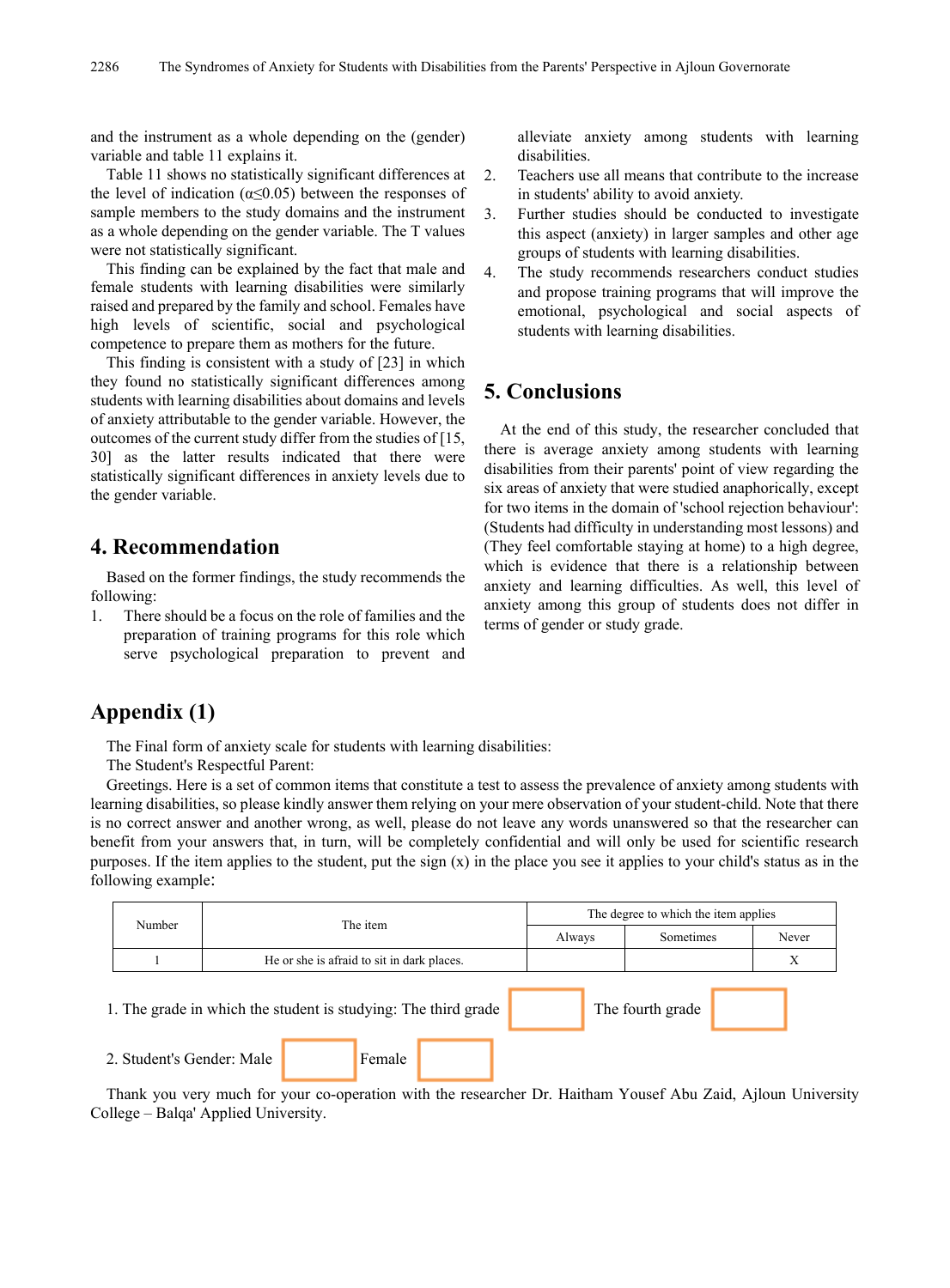| Number         | The items                                                         | The degree to which the item applies |           |       |
|----------------|-------------------------------------------------------------------|--------------------------------------|-----------|-------|
|                |                                                                   | Always                               | Sometimes | Never |
| $\mathbf{1}$   | He or she thinks about annoying things that happen to him or her. |                                      |           |       |
| 2              | He or she does a lot of bad things.                               |                                      |           |       |
| 3              | He or she annoys brothers without feeling so.                     |                                      |           |       |
| 4              | He or she thinks of causing evil things to relatives.             |                                      |           |       |
| 5              | He or she breaks things down.                                     |                                      |           |       |
| 6              | He or she causes trouble for the family.                          |                                      |           |       |
| $\overline{7}$ | He or she loves his or her brothers                               |                                      |           |       |
| 8              | He or she is an obedient person at home                           |                                      |           |       |
| 9              | He or she feels an important person within the family             |                                      |           |       |
| 10             | He or she behaves badly inside the house                          |                                      |           |       |
| 11             | He or she doesn't talk a lot with the family                      |                                      |           |       |
| 12             | He or she feels upset because of the family                       |                                      |           |       |
| 13             | He or she believes of being non-beloved by the parents            |                                      |           |       |
| 14             | He or she complains about walking in empty places                 |                                      |           |       |
| 15             | He or she feels afraid of sitting in high places                  |                                      |           |       |
| 16             | He or she feels afraid of being in dark places                    |                                      |           |       |
| 17             | He or she feels afraid of dogs and cats                           |                                      |           |       |
| 18             | He or she feels afraid of insects                                 |                                      |           |       |
| 19             | It is difficult for him or her to understand most of the lessons. |                                      |           |       |
| 20             | He or she feels comfortable to stay at home                       |                                      |           |       |
| 21             | He or she frequently fights with his or her classmates at school. |                                      |           |       |
| 22             | He or she hates going to school.                                  |                                      |           |       |
| 23             | He or she prefers playing at home.                                |                                      |           |       |
| 24             | The school arouses his or her fears.                              |                                      |           |       |
| 25             | He or she feels that classmates make fun of him or her.           |                                      |           |       |
| 26             | He or she fears of contact with students.                         |                                      |           |       |
| 27             | He or she is a hesitant person.                                   |                                      |           |       |
| 28             | He or she feels tired while doing deeds.                          |                                      |           |       |
| 29             | He or she feels upset in the new situations.                      |                                      |           |       |
| 30             | He or she feels upset when his or her desire is not fulfilled.    |                                      |           |       |
| 31             | He or she is extremely worried about being in charge              |                                      |           |       |
| 32             | His or Her temperament is easily disturbed.                       |                                      |           |       |
| 33             | He or she is quickly provoked.                                    |                                      |           |       |
| 34             | He or she is quickly in tears.                                    |                                      |           |       |
| 35             | He or she hesitates to participate with others.                   |                                      |           |       |
| 36             | He or she talks that their classmates don't like him or her.      |                                      |           |       |
| 37             | He or she feels tense when he or she is in the exam.              |                                      |           |       |
| 38             | He or she is afraid of taking exams.                              |                                      |           |       |
| 39             | He or she feels ashamed while talking to others.                  |                                      |           |       |
| 40             | He or she finds it difficult to make a friendship with others.    |                                      |           |       |